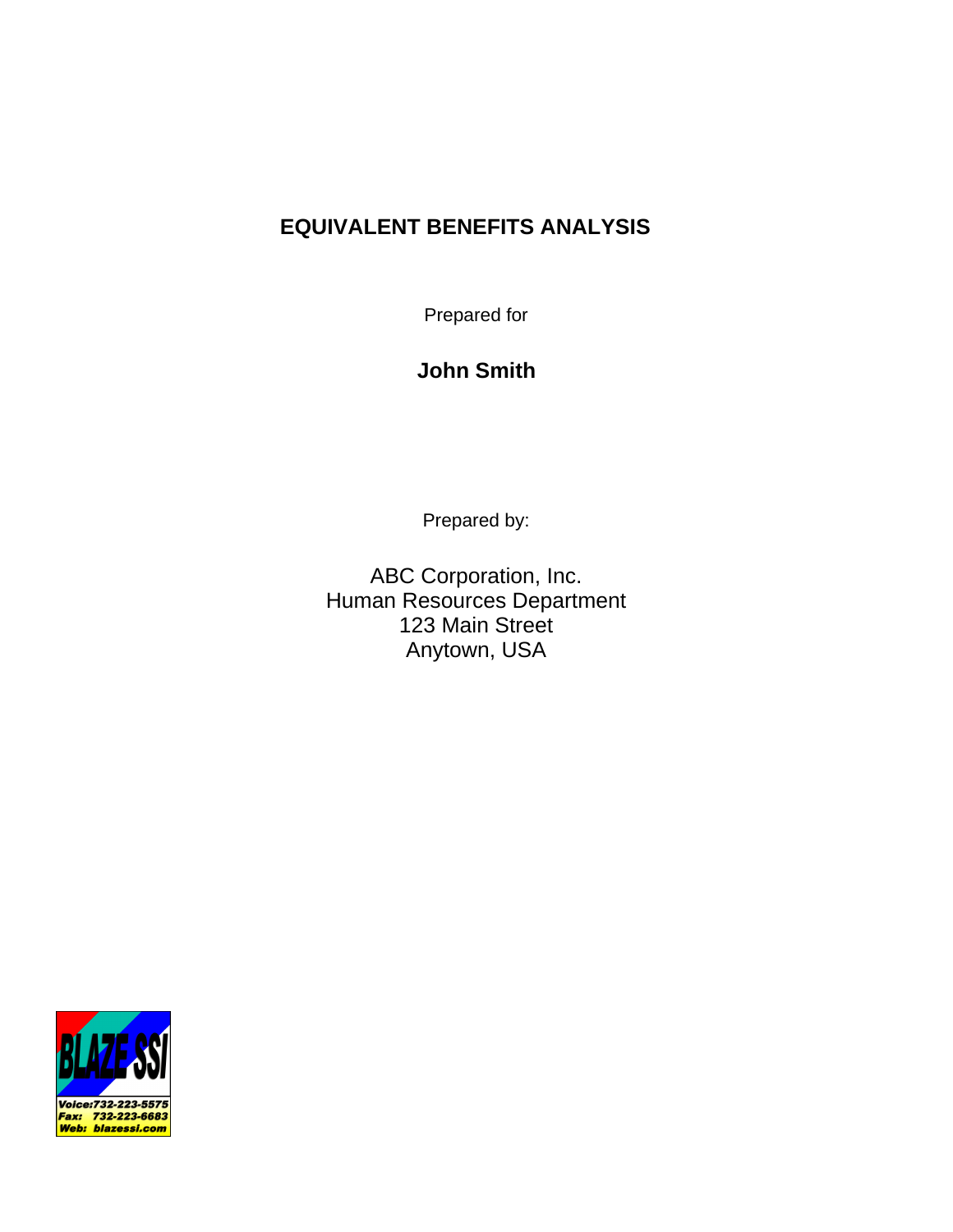|                                                        | ABC02                                             |
|--------------------------------------------------------|---------------------------------------------------|
|                                                        | <b>ABC Corporation</b>                            |
|                                                        | <b>Summary of Plan Provisions and Assumptions</b> |
| <b>IRC417(e) ASSUMPTIONS</b>                           |                                                   |
| AIR* Years 1 - 5                                       | 1.23 %                                            |
| AIR* Years 6 - 20                                      | 4.23%                                             |
| AIR* Years 21 plus                                     | 5.31 %                                            |
| Commencement Age Actuarial Adjustment                  | Interest                                          |
| <b>Mortality Table</b>                                 | 2014 417(e)(3) Applicable Mortality Table         |
| *AIR indicates the IRC417(e) Applicable Interest Rate% |                                                   |
| <b>ACTUARIAL EQUIVALENCE ASSUMPTIONS</b>               |                                                   |
| Interest Rate for Benefit Form Adjustment              | 5 %                                               |
| Interest Rate for Commencement Age Adjustment 5 %      |                                                   |
| Commencement Age Actuarial Adjustment                  | Interest                                          |
| <b>Mortality Table</b>                                 | 1984 Unisex Pension (UP-84)                       |
| Male Setback                                           | 0                                                 |
| <b>Female Setback</b>                                  | 0                                                 |
| <b>Projection Scale</b>                                | None                                              |
| <b>Projection Years</b>                                | 0                                                 |
| Minimum Projection Percent                             | 0%                                                |
| <b>RELATIVE VALUE ASSUMPTIONS</b>                      |                                                   |
| Interest Rate for Benefit Form Adjustment              | 5 %                                               |
| Interest Rate for Commencement Age Adjustment 5 %      |                                                   |
| <b>Mortality Table</b>                                 | 1984 Unisex Pension (UP-84)                       |
| Male Setback                                           | 0                                                 |
| <b>Female Setback</b>                                  | 0                                                 |
| Commencement Age Actuarial Adjustment                  | Interest                                          |
| <b>IRC415 ASSUMPTIONS</b>                              |                                                   |
| <b>Interest Rate</b>                                   | 5%                                                |
| Interest Rate for Non-life Annuity                     | 5.5%                                              |
| <b>Mortality Table</b>                                 | 2014 417(e)(3) Applicable Mortality Table         |
| Maximum Life Annuity                                   | 210000                                            |
| Maximum Percent of Pay                                 | 100%                                              |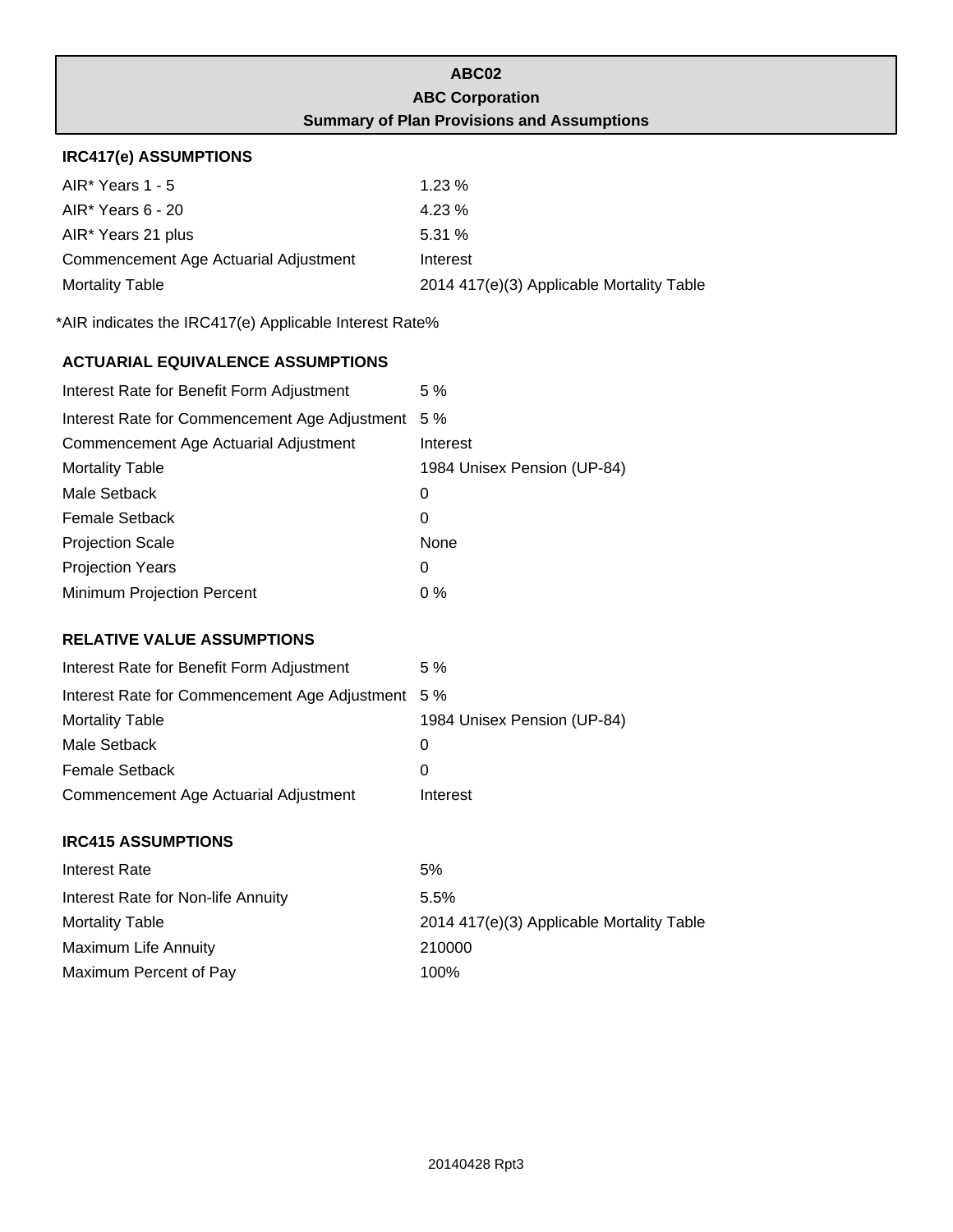### **ABC02 ABC Corporation Summary of Plan Provisions and Assumptions**

| <b>Alternative Benefit Forms</b> |                                   |               |             |             |  |  |
|----------------------------------|-----------------------------------|---------------|-------------|-------------|--|--|
| <b>Benefit</b>                   |                                   | Certain       |             | <b>COLA</b> |  |  |
| <b>Commencement Age</b>          | Form                              | <b>Period</b> | <b>COLA</b> | Ratio       |  |  |
| N/A                              | Lump Sum                          | 0             | 0.0000      | 1.0000      |  |  |
| N/A                              | 100 % Joint and Survivor Annuity  | 0             | 0.0000      | 1.0000      |  |  |
| N/A                              | <b>Certain Annuity</b>            | 20            | 0.0000      | 1.0000      |  |  |
| N/A                              | Life Annuity                      | $\Omega$      | 0.0000      | 1.0000      |  |  |
| N/A                              | 50 % Joint and Contingent Annuity | $\Omega$      | 0.0000      | 1.0000      |  |  |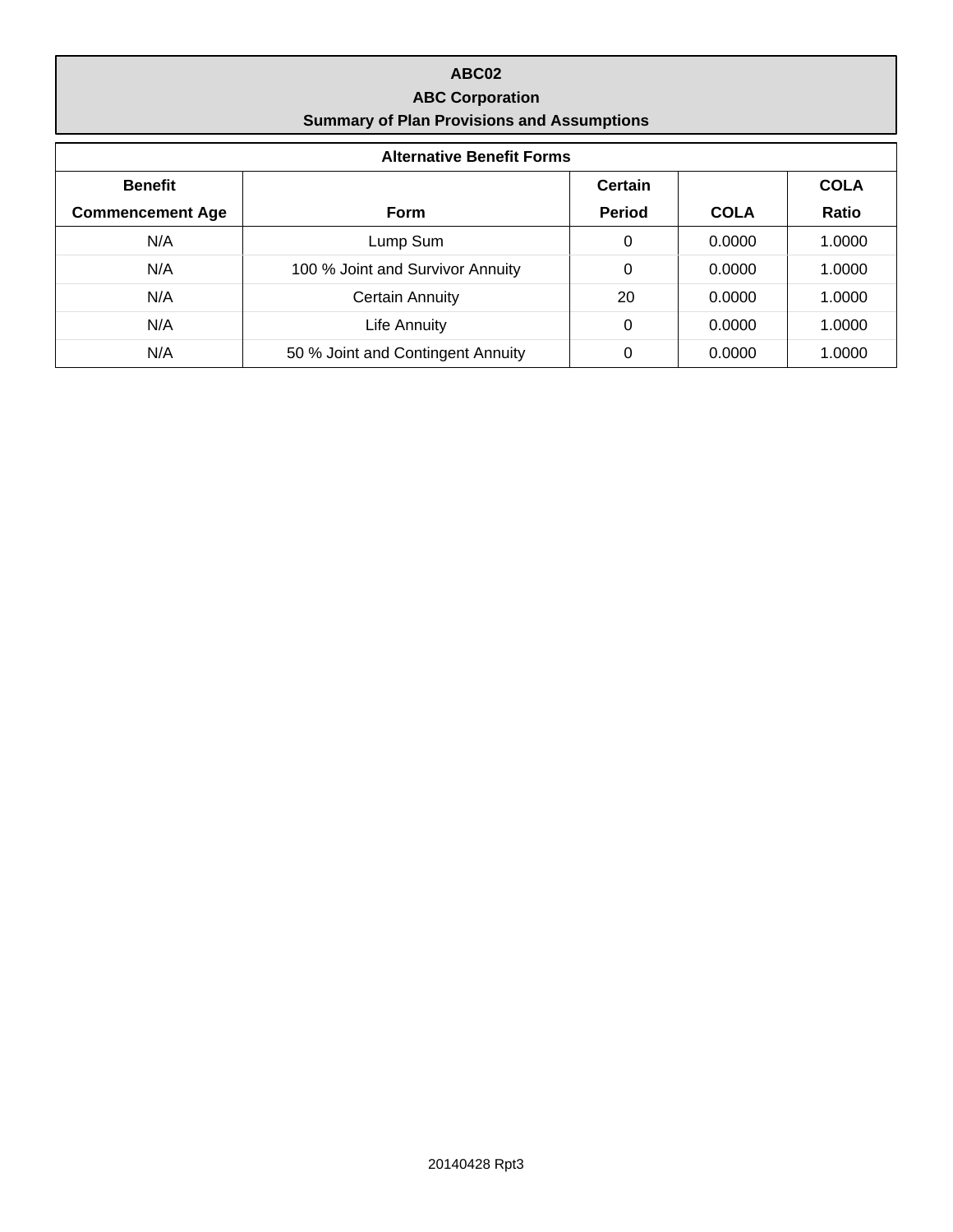### **ABC02 ABC Corporation Alternative Retirement Benefit Forms**

|                    |             |              |                         | <b>Plan Benefit Normal Form</b> |            |           |              |                                 |      |       |
|--------------------|-------------|--------------|-------------------------|---------------------------------|------------|-----------|--------------|---------------------------------|------|-------|
|                    | <b>Name</b> | ۱S<br>Е<br>X | Date of<br><b>Birth</b> | <b>BCD</b>                      | <b>BCA</b> | Amount    | Form         | Certain   COLA   COLA<br>Period | %    | Ratio |
| Participant        | John Smith  | м            | 01/28/1954              | 02/01/2019                      | 65         | 18,000.00 | Life Annuity | 0                               | 0.00 | 1.00  |
| <b>Beneficiary</b> | Jane Smith  |              | 07/01/1958              |                                 | 61         |           |              |                                 |      |       |

|                                   | <b>Benefit Amount</b> |          | <b>BCD</b> | <b>BCA</b> | Certain | <b>COLA</b> | <b>COLA</b> | <b>Relative</b> |
|-----------------------------------|-----------------------|----------|------------|------------|---------|-------------|-------------|-----------------|
| <b>Alternative Benefit Form</b>   | Participant           | Survivor |            |            | Period  | %           | Ratio       | Value           |
| Qualified Joint and Survivor Form | 15.675.65             | 7.837.83 | 02/01/2019 | 65         |         | 0.0000      | .0000       | $100\%$         |

The monthly joint and contingent annuity continues for the lives of both the participant and the beneficiary, with 50 % of the benefit payable to the beneficiary if the participant dies. The benefit payable to the participant is unreduced if the beneficiary dies.

In the case of a married partcipant, under IRC401(a)-11(b)(2),the QJSA benefit form must be at least as valuable as any other optional form of benefit payment under the plan at the same time.

| Life Annuity      | 17,609.00 | 0.00 | 02/01/2019 | 65 | 0.0000 | .0000 | 100% |
|-------------------|-----------|------|------------|----|--------|-------|------|
| [AEQ Assumptions] | 18,000.00 |      |            |    |        |       |      |
| [IRC415 Maximum]  | 17.609.00 |      |            |    |        |       |      |

The monthly life annuity commences at the participant's benefit commencement age and continues until the participant's death.

| Lump Sum Payment             | 2,120,735.00 | 0.00 <sub>1</sub> | 02/01/2019 | 65 | 0 | 0.0000 | 1.0000 | 130% |
|------------------------------|--------------|-------------------|------------|----|---|--------|--------|------|
| [AEQ Assumptions]            | 2,167,855.20 |                   |            |    |   |        |        |      |
| [IRC417(e)(3) Minimum Value] | 2.809.594.48 |                   |            |    |   |        |        |      |
| [IRC415 Maximum]             | 2,120,735.00 |                   |            |    |   |        |        |      |

The lump sum benefit is a single payment at the indicated benefit commencement age.

Under IRC401(a)-20, the amount payable under another optional form of benefit payment with relative value which exceeds that of the QJSA benefit form because of the minimum present value requirement of IRC417(e) does not fail to satisfy IRC401(a)-11(b)(2).

| 100 % J&S Annuity       | 13.882.94 | 13.882.94 | 02/01/2019 | 65 | 0.0000 | .0000 | 100% |
|-------------------------|-----------|-----------|------------|----|--------|-------|------|
| [AEQ Assumptions]       | 13.882.94 |           |            |    |        |       |      |
| <b>IIRC415 Maximuml</b> | 17,609.00 |           |            |    |        |       |      |

The monthly joint and survivor annuity continues for the lives of both the participant and the beneficiary, with 100 % of the benefit payable to the survivor as a monthly life annuity if either dies.

| Certain Annuity              | 13,810.00 | 0.00 | 02/01/2019 | 65 | 20 | 0.0000 | .0000 | 119% l |
|------------------------------|-----------|------|------------|----|----|--------|-------|--------|
| [AEQ Assumptions]            | 14,116.71 |      |            |    |    |        |       |        |
| [IRC417(e)(3) Minimum Value] | 16,784.06 |      |            |    |    |        |       |        |
| [IRC415 Maximum]             | 13,810.00 |      |            |    |    |        |       |        |

The monthly annuity commences at the participant's benefit commencement age and continues for 20 years.

Under IRC401(a)-20, the amount payable under another optional form of benefit payment with relative value which exceeds that of the QJSA benefit form because of the minimum present value requirement of IRC417(e) does not fail to satisfy IRC401(a)-11(b)(2).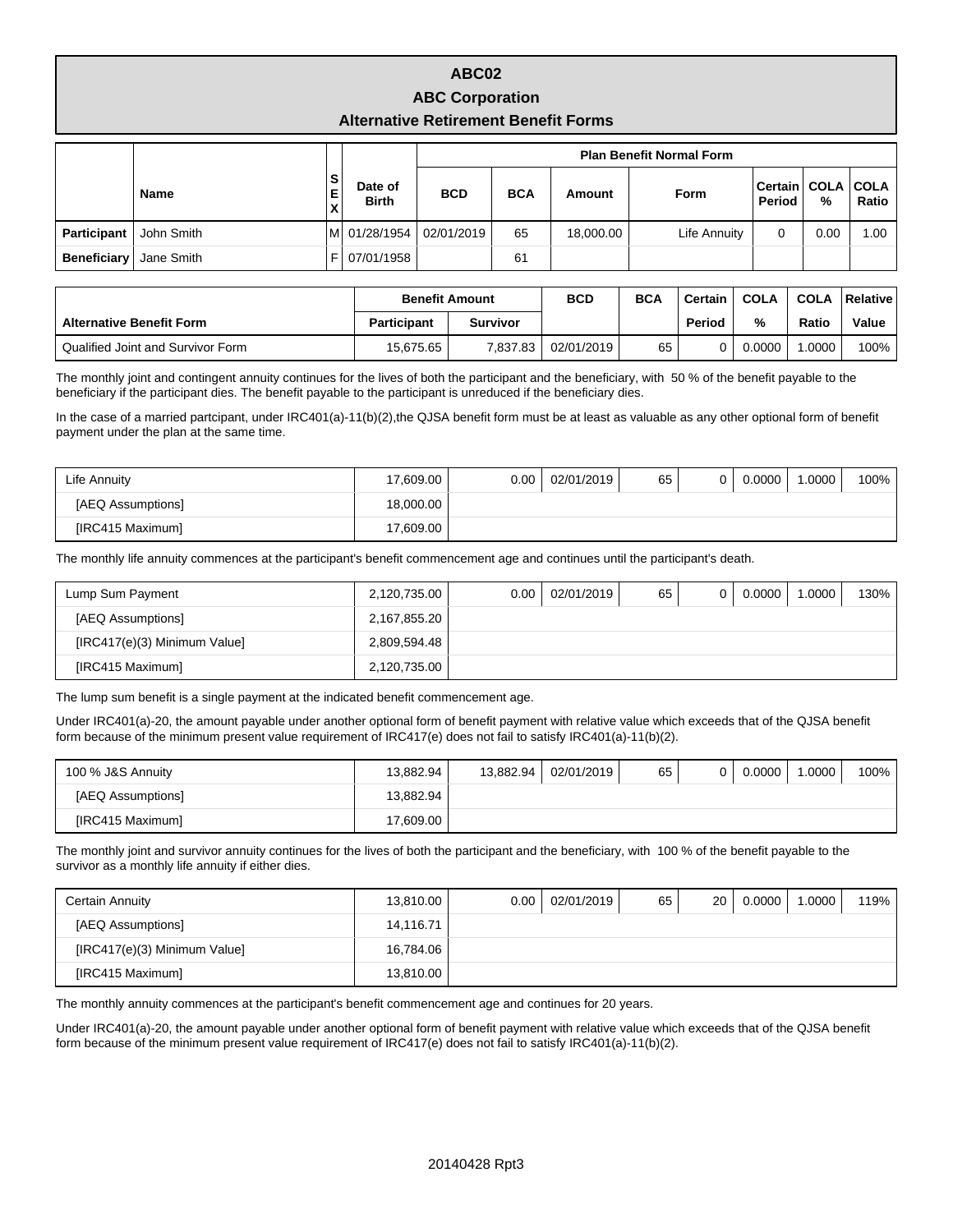## **ABC02 ABC Corporation**

#### **Alternative Retirement Benefit Forms**

| 50 % J&C Annuity  | 15.675.65 | 7,837.83 | 02/01/2019 | 65 | 0.0000 | .0000 | 100% |
|-------------------|-----------|----------|------------|----|--------|-------|------|
| [AEQ Assumptions] | 15,675.65 |          |            |    |        |       |      |
| [IRC415 Maximum]  | 17,609.00 |          |            |    |        |       |      |

The monthly joint and contingent annuity continues for the lives of both the participant and the beneficiary, with 50 % of the benefit payable to the beneficiary if the participant dies. The benefit payable to the participant is unreduced if the beneficiary dies.

The **BCD** (Benefit Commencement Date) is the date that the benefit is first payable.

The **BCA** (Benefit Commencement Age) is the age the benefit payments are assumed to begin.

The **Relative Value** is 100 times the ratio of the present value of the illustrated optional benefit form to the present value of the Qualified Joint and Survivor annuity form using the Relative Value Assumptions.

 If the benefits illustrated are intended as distributions from an IRC401(a)-qualified retirement or annuity plan, they may be subject to federal, state, or local taxes and additional limitations and disclosure requirements under IRC401, IRC415, IRC417 and other IRS regulations covering retirement age, maximum and minimum benefits which are beyond the scope of this illustration.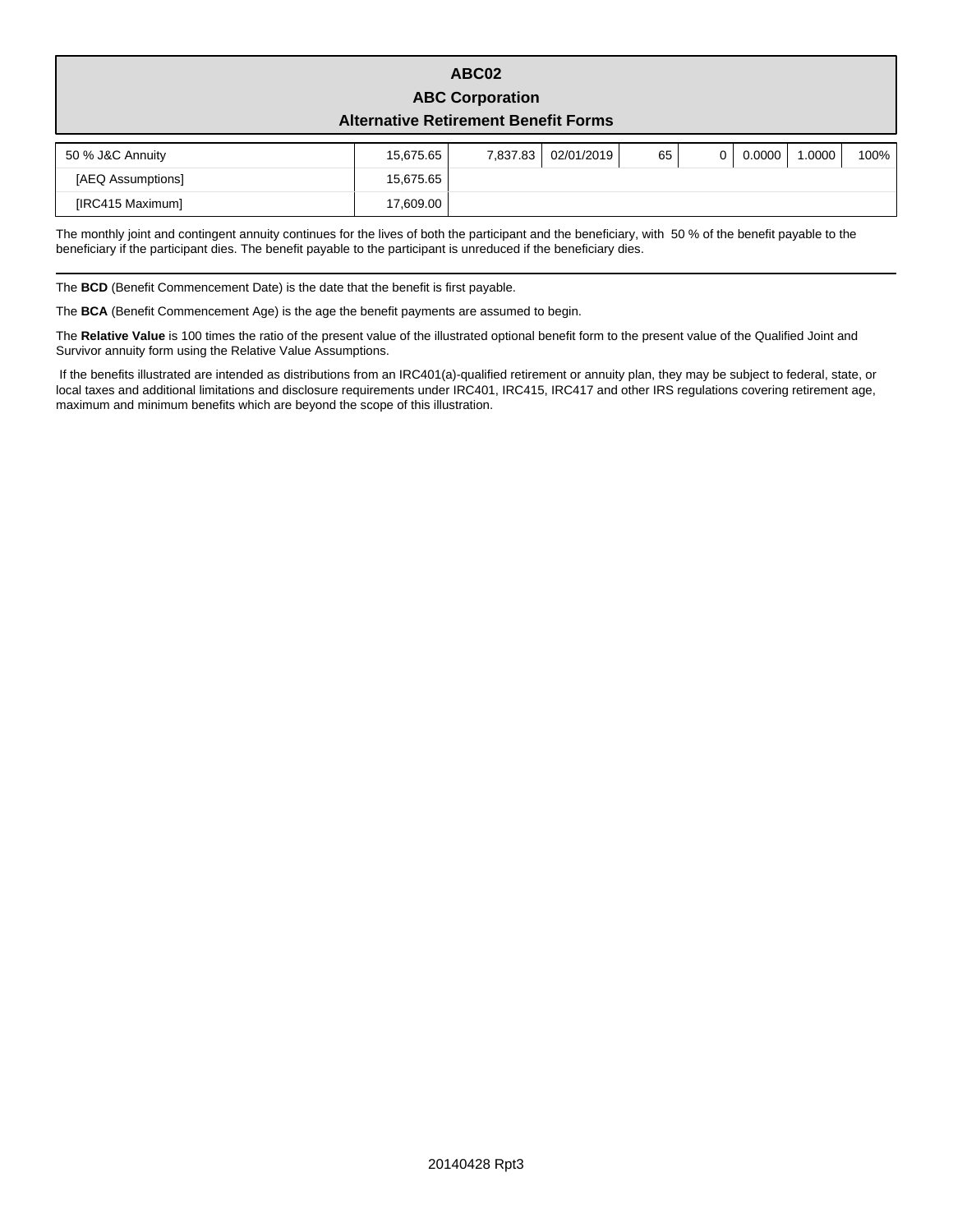## **ABC02 ABC Corporation BENEFICARY DESIGNATION AND OPTIONAL DISTRIBUTION SELECTION**

| <b>Participant Name:</b>            | John Smith |
|-------------------------------------|------------|
| Participant Social Security Number: |            |

As a participant in the above plan I understand that the automatic beneficiary designation and distribution option selection under the above plan is the Qualifed Joint and Survivor Form which is a 50% joint and survivor annuity, payable to my surviving spouse, if any, upon my death.

I have selected **one** of the options as indicated below:

I accept the automatic election.

In the event that I do not have a surviving spouse at the time of benefit entitlement, my beneficiary shall be:

| Name:                          |  |
|--------------------------------|--|
| Relationship:                  |  |
| Date of Birth:                 |  |
| Address:                       |  |
|                                |  |
|                                |  |
| <b>Social Security Number:</b> |  |

I do not accept the automatic election.

I understand that I will receive the automatic election unless my spouse signs the consent below, and does not revoke consent prior to my entitlement to benefits. I reserve the right to revoke this election at any time. My beneficiary shall be:

| Name:                          | Jane Smith |
|--------------------------------|------------|
| Relationship:                  | Spouse     |
| Date of Birth:                 |            |
| Address:                       |            |
|                                |            |
|                                |            |
| <b>Social Security Number:</b> |            |